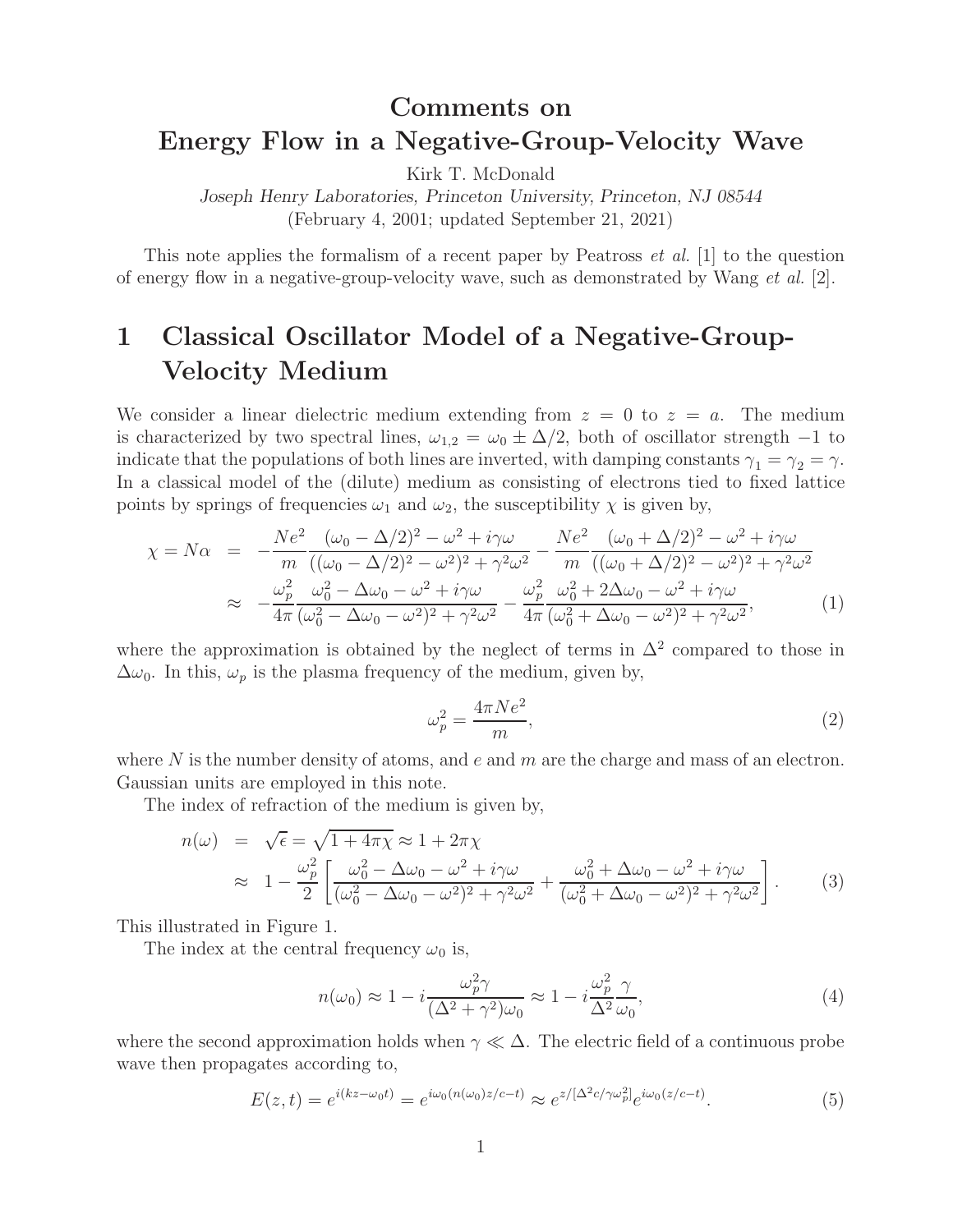

Figure 1: The real and imaginary parts of the index of refraction in a medium with two spectral lines that have been pumped to inverted populations. The lines are separated by angular frequency  $\Delta$  and have widths  $\gamma = 0.4\Delta$ .

From this we see that at frequency  $\omega_0$  the phase velocity is c, the speed of light in vacuum, and the medium has an amplitude gain length  $\Delta^2 c / \gamma \omega_p^2$ .<br>In a modium of index of refrection  $p(x)$ , the dispersi-

In a medium of index of refraction  $n(\omega)$ , the dispersion relation can be written as,

$$
k = \frac{\omega n}{c},\tag{6}
$$

where  $k$  is the wave number. The group velocity is then given by,

$$
v_g = Re\left[\frac{d\omega}{dk}\right] = \frac{1}{Re[dk/d\omega]} = \frac{c}{Re[d(\omega n)/d\omega]} = \frac{c}{n + \omega Re[dn/d\omega]}.
$$
 (7)

To obtain the group velocity at frequency  $\omega_0$ , we need the derivative,

$$
\left. \frac{d(\omega n)}{d\omega} \right|_{\omega_0} \approx 1 - \frac{2\omega_p^2 (\Delta^2 - \gamma^2)}{(\Delta^2 + \gamma^2)^2},\tag{8}
$$

where we have neglected terms in  $\Delta$  and  $\gamma$  compared to  $\omega_0$ . From eq. (7), we see that the group velocity can be negative if,

$$
\gamma \ll \Delta < \sqrt{2}\omega_p,\tag{9}
$$

in which case,

$$
v_g \approx -\frac{c}{2} \frac{\Delta^2}{\omega_p^2}.\tag{10}
$$

[For finite  $\gamma$ , a more detailed condition can be deduced.]

A value of  $v_g \approx -c/310$  as in the experiment of Wang corresponds to  $\Delta/\omega_p \approx 1/12$ . In this case, the gain length  $\Delta^2 c / \gamma \omega_p^2$  was approximately 40 cm.

p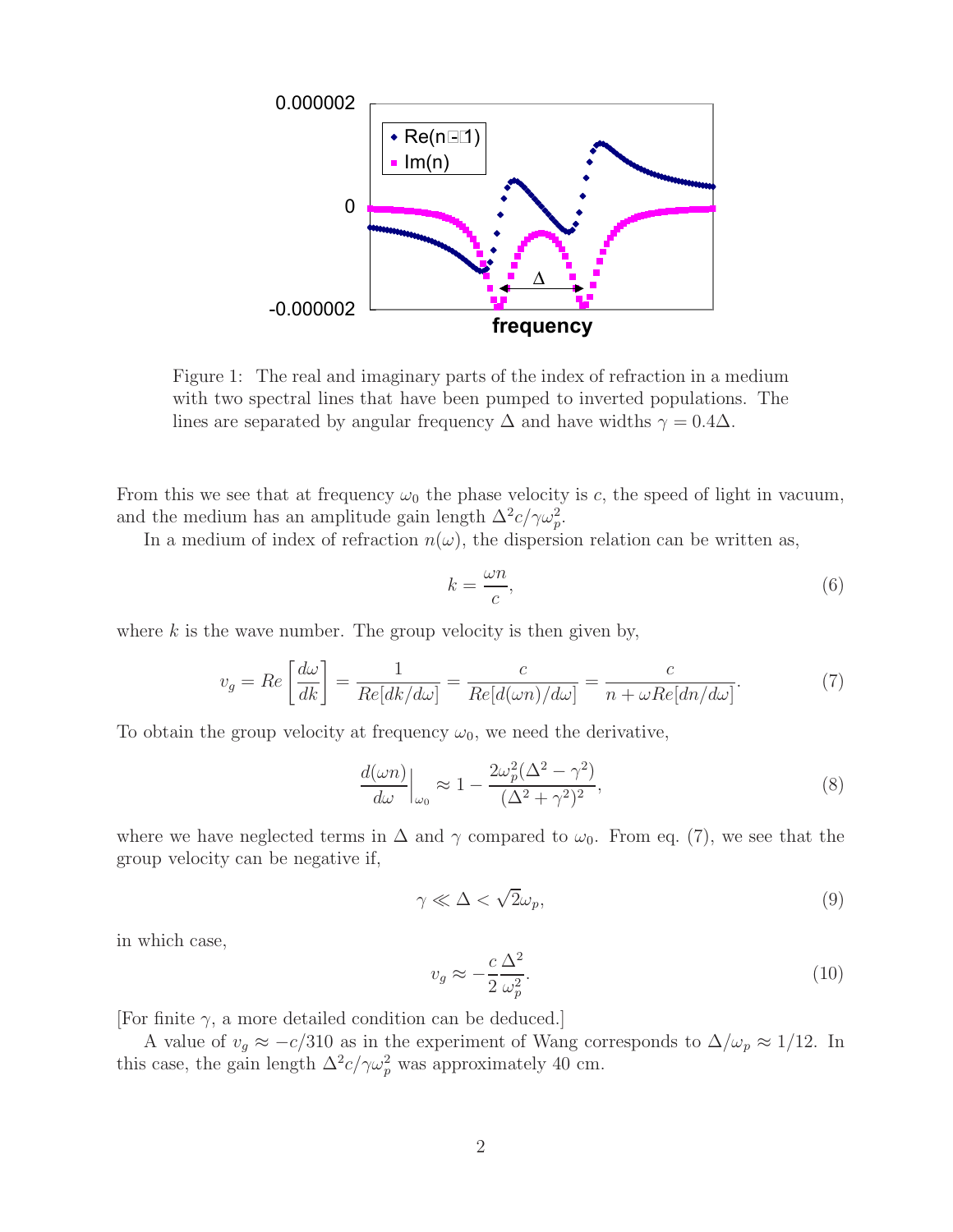## **2 Propagation of a Monochromatic Plane Wave**

To illustrate the optical properties of a medium with negative group velocity, we consider the propagation of an electromagnetic wave through it. The medium extends from  $z = 0$ to a, and is surrounded by vacuum. Because the index of refraction (3) is near unity in the frequency range of interest, we ignore reflections at the boundaries of the medium.

A linearly polarized monochromatic plane wave of frequency  $\omega$  and incident from  $z < 0$ propagates with phase velocity c in vacuum. Its electric field can be written as,

$$
\mathbf{E}(z,t) = E_{\omega}(z,t)\hat{\mathbf{x}} = E_0 e^{i\omega z/c} e^{-i\omega t} \hat{\mathbf{x}} \qquad (z < 0).
$$
 (11)

The corresponding magnetic field is,

$$
\mathbf{B}(z,t) = B_{\omega}(z,t)\hat{\mathbf{y}} = E_0 e^{i\omega z/c} e^{-i\omega t} \hat{\mathbf{y}} \qquad (z < 0). \tag{12}
$$

Inside the medium this wave propagates with phase velocity  $c/n(\omega)$  according to,

$$
E_{\omega}(z,t) = E_0 e^{i\omega nz/c} e^{-i\omega t} \qquad (0 < z < a), \tag{13}
$$

where the amplitude is unchanged since we neglect the small reflection at the boundary  $z = 0$ . When the wave emerges into vacuum at  $z = a$ , the phase velocity is again c, but it has accumulated a phase lag of  $(\omega/c)(n-1)a$ , and so appears as,

$$
E_{\omega}(z,t) = E_0 e^{i\omega a(n-1)/c} e^{i\omega z/c} e^{-i\omega t} = E_0 e^{i\omega a n/c} e^{-i\omega (t-(z-a)/c)} \qquad (a < z). \tag{14}
$$

It is noteworthy that a monochromatic wave for  $z > a$  has the same form as that inside the medium if we make the frequency-independent substitutions,

$$
z \to a
$$
, and  $t \to t - \frac{z - a}{c}$ . (15)

Since an arbitrary waveform can be expressed in terms of monochromatic plane waves via Fourier analysis, we can use these substitutions to convert any wave in the region  $0 < z < a$ to its continuation in the region  $a < z$ .

A general relation can be deduced in the case where the second and higher derivatives of  $\omega n(\omega)$  are very small. We can then write,

$$
\omega n(\omega) \approx \omega_0 n(\omega_0) + \frac{c}{v_g} (\omega - \omega_0), \qquad (16)
$$

where  $v<sub>g</sub>$  is the group velocity for a pulse with central frequency  $\omega_0$ . Using this in eq. (13), we have,

$$
E_{\omega}(z,t) \approx E_0 e^{i\omega_0 z (n(\omega_0)/c - 1/v_g)} e^{i\omega z/v_g} e^{-i\omega t} \qquad (0 < z < a). \tag{17}
$$

In this approximation, the Fourier component  $E_{\omega}(z)$  at frequency  $\omega$  of a wave inside the gain medium is related to that of the incident wave by replacing the frequency dependence  $e^{i\omega z/c}$  by  $e^{i\omega z/v_g}$ , *i.e.*, by replacing  $z/c$  by  $z/v_g$ , and multiplying by the frequency-independent phase factor  $e^{i\omega_0 z(n(\omega_0)/c-1/v_g)}$ . Then, using transformation (15), the wave that emerges into vacuum beyond the medium is,

$$
E_{\omega}(z,t) \approx E_0 e^{i\omega_0 a(n(\omega_0)/c - 1/v_g)} e^{i\omega(z/c - a(1/c - 1/v_g))} e^{-i\omega t} \qquad (a < z). \tag{18}
$$

The wave beyond the medium is related to the incident wave by multiplying by a frequencyindependent phase, and by replacing  $z/c$  by  $z/c - a(1/c - 1/v_q)$  in the frequency-dependent part of the phase.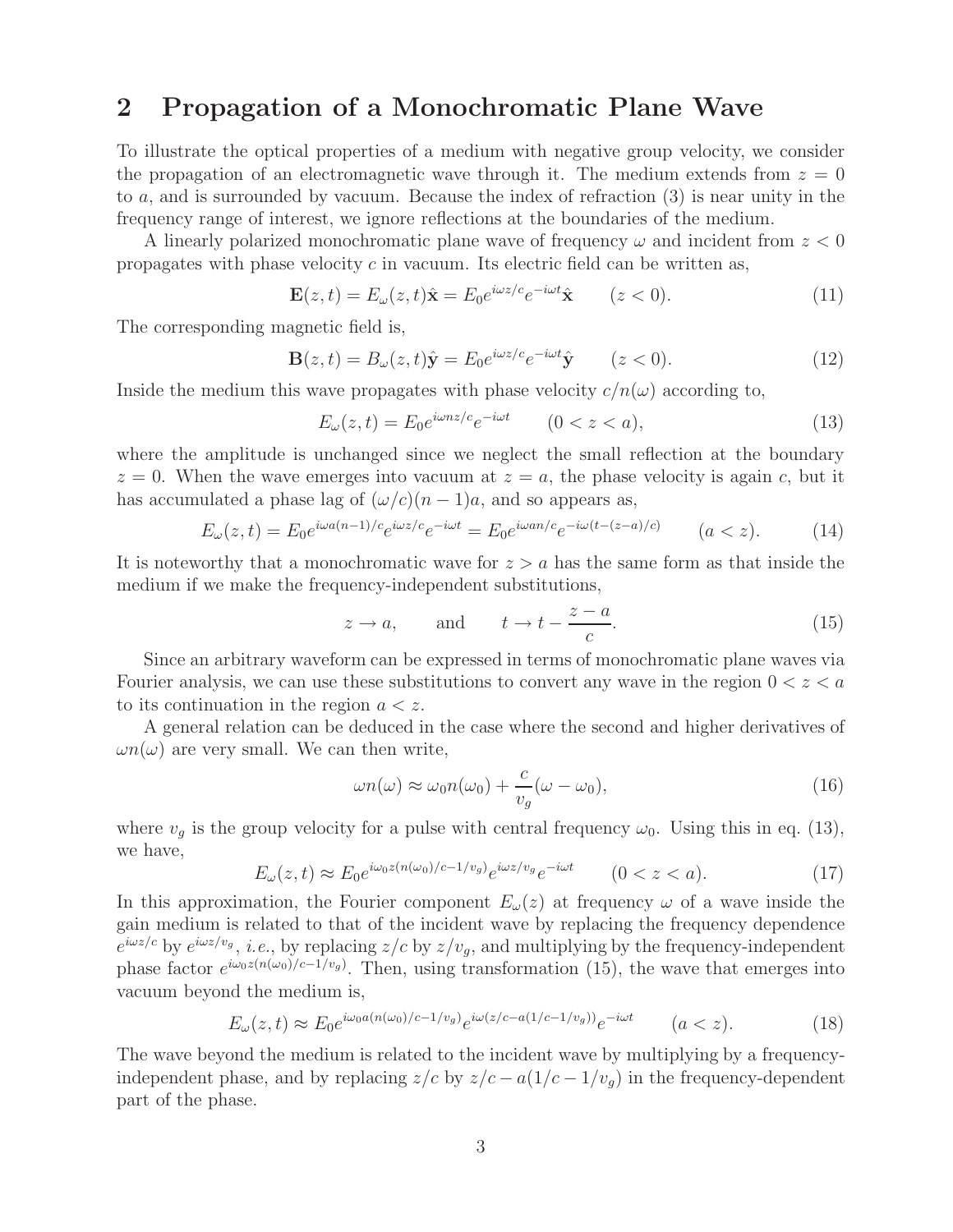## **3 Propagation of a Pulse**

The transformations between the monochromatic incident wave (11) and its continuation in and beyond the medium, (17) and (18), imply that an incident wave,

$$
E(z,t) = f(z/c - t) = \int_{-\infty}^{\infty} d\omega E_{\omega}(z)e^{-i\omega t} \qquad (z < 0),
$$
 (19)

whose Fourier components are given by,

$$
E_{\omega}(z) = \frac{1}{2\pi} \int_{-\infty}^{\infty} E(z, t) e^{i\omega t} dt,
$$
\n(20)

propagates as,

$$
E(z,t) \approx \begin{cases} f(z/c - t) & (z < 0), \\ e^{i\omega_0 z (n(\omega_0)/c - 1/v_g)} f(z/v_g - t) & (0 < z < a), \\ e^{i\omega_0 a (n(\omega_0)/c - 1/v_g)} f(z/c - t - a(1/c - 1/v_g)) & (a < z). \end{cases} \tag{21}
$$

As a particular example, we consider a Gaussian pulse of temporal length  $\tau$  centered on frequency  $\omega_0$  (the carrier frequency), for which the incident waveform is,

$$
E(z,t) = E_0 e^{-(z/c-t)^2/2\tau^2} e^{i\omega_0 z/c} e^{-i\omega_0 t} \qquad (z < 0),
$$
\n(22)

Inserting this in eq. (21) we find,

$$
E(z,t) = \begin{cases} E_0 e^{-(z/c-t)^2/2\tau^2} e^{i\omega_0(z/c-t)} & (z < 0), \\ E_0 e^{-(z/v_g-t)^2/2\tau^2} e^{i\omega_0(n(\omega_0)z/c-t)} & (0 < z < a), \\ E_0 e^{i\omega_0 a(n(\omega_0)-1)/c} e^{-(z/c-a(1/c-1/v_g)-t)^2/2\tau^2} e^{i\omega_0(z/c-t)} & (a < z). \end{cases} \tag{23}
$$

The factor  $e^{i\omega_0 a(n(\omega_0)-1)/c}$  in eq. (23) for  $a < z$  becomes  $e^{\omega_p^2 \gamma a/\Delta^2 c}$  using eq. (4), and represents a small gain due to traversing the negative-group-velocity medium. In the experiment of Wang *et al.* [2] this factor was only 1.16.

According to eq. (23), the peak of the Gaussian pulse emerges from the medium at  $z = a$  at time  $t = a/v_q$ . If the group velocity is negative, the pulse emerges from the medium before it enters at  $t = 0$ ! Inside a negative-group-velocity medium, an (anti)pulse propagates backwards in space from  $z = a$  at time  $t = a/v<sub>g</sub> < 0$  to  $z = 0$  at time  $t = 0$ , at which point it appears to annihilate the incident pulse.

The forms (21) and (23) hold only over the frequency interval for which eq. (16) applies. For the medium described in sec. 1, the linear approximation to  $\omega n(\omega)$  is only good over a frequency interval about  $\omega_0$  of order  $\Delta$ , and so eq. (23) for the pulse after the gain medium applies only for pulsewidths,

$$
\tau \gtrsim \frac{1}{\Delta}.\tag{24}
$$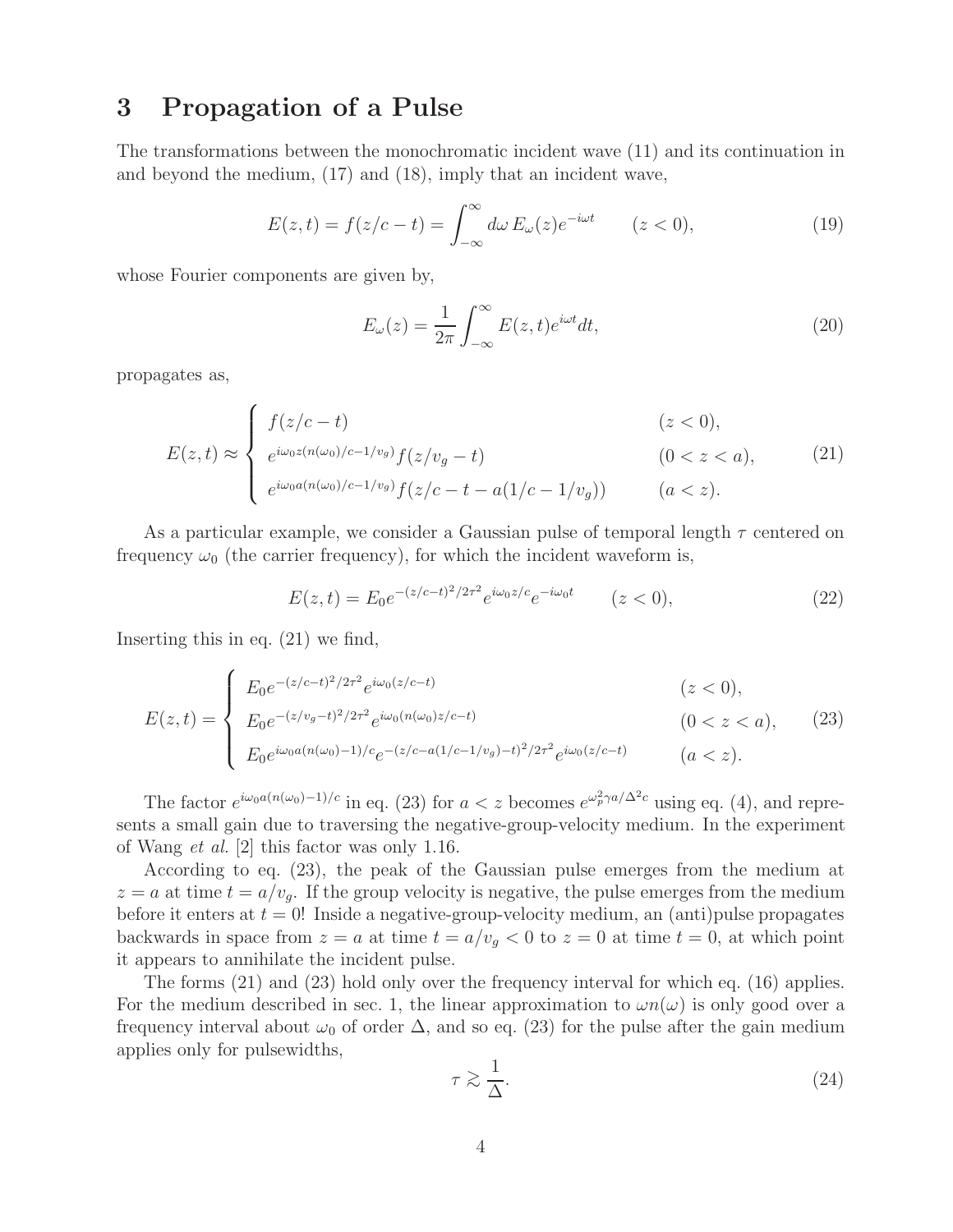By considering the second-order term in eq. (16) it can also be shown that eq. (23) holds only for pulses with width  $ct \gtrsim a$ .

In vacuum, the electric and magnetic fields of a plane wave have equal strengths, but inside a dielectric medium the frequency components of the fields obey  $B_{\omega} = n(\omega)E_{\omega}$ . In general, this implies that the expressions for  $E(z, t)$  for  $0 < z < a$  in eqs. (16) and (23) do not hold for the magnetic field as well. However, for the example of a Gaussian pulse inside a negative-group-velocity medium, the index n differs from unity by at most  $10^{-6}$  over the bandwidth of the pulse, and to good accuracy the electric and magnetic fields are equal inside the medium as well as in vacuum.

#### **4 Energy-Flow Velocity via the Poynting Vector**

A simple definition of energy-flow velocity based on the Poynting vector is<sup>1</sup>

$$
\mathbf{v}_E = \frac{\mathbf{S}}{u_{\text{field}}} = 2c \frac{\mathbf{E} \times \mathbf{B}}{E^2 + B^2}.
$$
 (25)

Note that the magnitude of **v** is bounded by,

$$
v = |\mathbf{v}| \le c \frac{2EB}{E^2 + B^2} \le c,
$$
\n
$$
(26)
$$

and that the maximal  $v = c$  only occurs when  $E = B$  and  $\mathbf{E} \perp \mathbf{B}$ .

The energy density in the electromagnetic wave in the medium, whose permeability is taken to be unity, is,

$$
u_{\text{field}} = \frac{\epsilon E^2}{8\pi} + \frac{B^2}{8\pi} \approx \frac{E^2}{4\pi},\tag{27}
$$

since the dielectric constant is very close to unity over the frequency bandwidth of interest.

The Poynting vector is,

$$
\mathbf{S} = \frac{c}{4\pi} \mathbf{E} \times \mathbf{B} \approx \frac{c}{4\pi} E^2 \hat{\mathbf{z}}.
$$
 (28)

Since the dielectric constant and the index of refraction are very close to unity in the negative-group-velocity medium, eqs. (27)-(25) imply that  $v_E \approx c$ . That is, the definition (25) seems not to provide any insight as to the apparent complexity of pulse propagation in a negative-group-velocity medium.

#### **5 Energy-Flow Velocity via the Pulse Centroid**

Peatross *et al.* proposed another definition of energy-flow velocity [1],

$$
\mathbf{v}_E = \frac{\int \mathbf{S} \, d\text{Vol}}{\int u_{\text{total}} \, d\text{Vol}} = \frac{\partial \, \langle \mathbf{r} \rangle}{\partial t},\tag{29}
$$

<sup>&</sup>lt;sup>1</sup>The idea that an energy-flux vector is the product of energy density and energy-flow velocity seems to be due to Umov [3] (1874), based on Euler's continuity equation [4] for mass flow,  $\nabla \cdot (\rho \mathbf{v}) = -\partial \rho / \partial t$ . The energy-flow velocity (25) appeared on p. 392 of the textbook [5] and on p. 794 of [6]. See also[7]-[10]. Nonstandard definitions are considered in [11]-[13].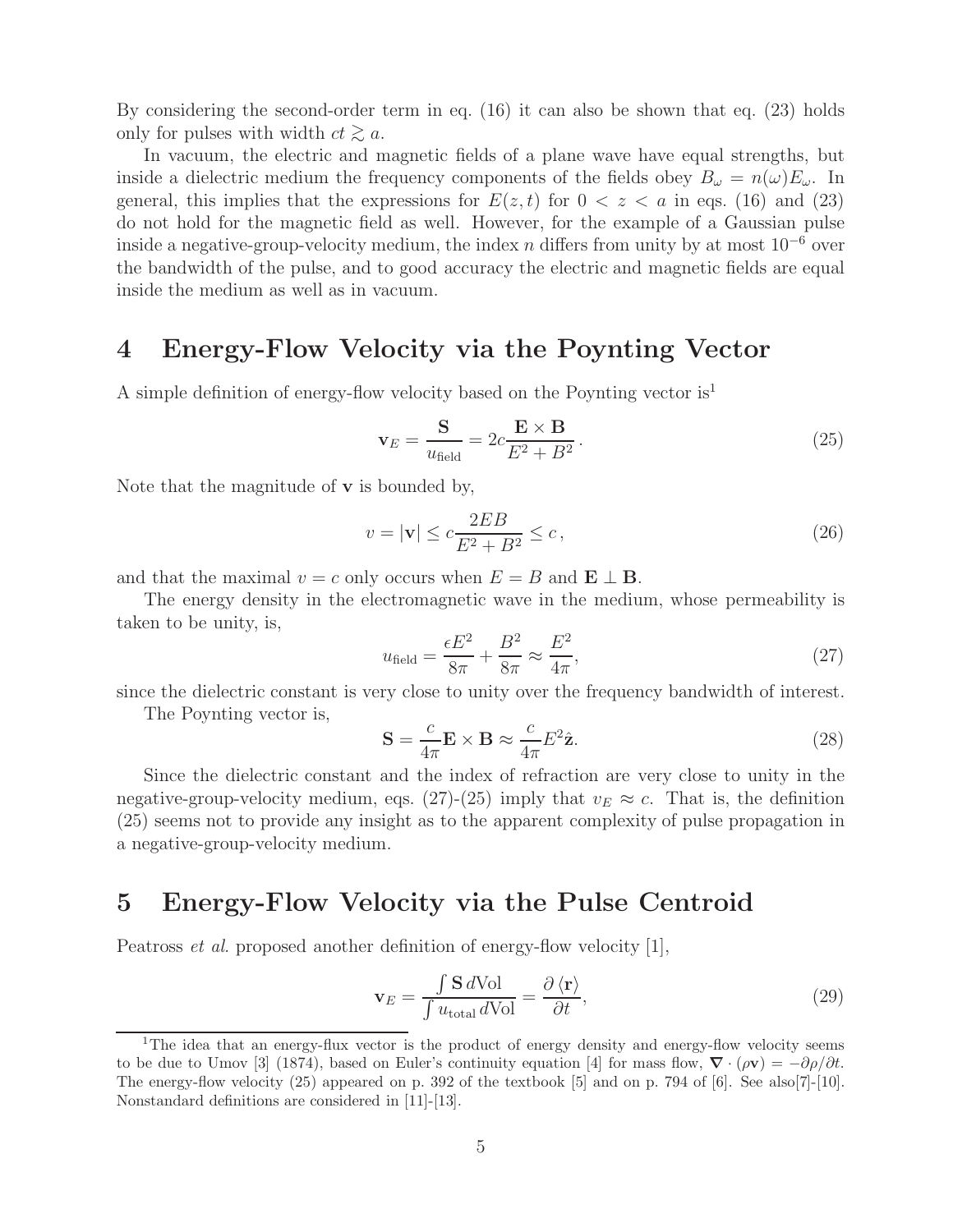where,

$$
\langle \mathbf{r} \rangle = \frac{\int \mathbf{r} \, u_{\text{total}} \, d\text{Vol}}{\int u_{\text{total}} \, d\text{Vol}}.\tag{30}
$$

The second form of eq. (29) is obtained on integration by parts and use of total energy conservation,

$$
\nabla \cdot \mathbf{S} + \frac{\partial u_{\text{total}}}{\partial t} = 0. \tag{31}
$$

A key feature in the above definition is the inclusion of all forms of energy, even when the only flow of energy is due to an electromagnetic wave.

This definition of energy flow derates the velocity of the pulse by including other forms of energy as well.

For example, a system containing an electromagnetic pulse of energy  $u_{\text{pulse}}$  moving with  $v = c$  and some energy  $u<sub>static</sub>$  that is considered to be at rest would have energy flow velocity  $cu_{\text{pulse}}/(u_{\text{pulse}} + u_{\text{static}}) < c.$ 

The motivation for this definition seems to have been an awareness that in some cases the pulse interacts with the rest of the system so as to rearrange energy not initially in the pulse.

However, this definition has the defect that the energy velocity is changed by the inclusion of more noninteracting energy in the system, even though this does not change the pulse propagation in any way that I would call meaningful.

Perhaps because of this, Peatross *et al.* did not seem to make any use of the definition (31), although discussion of it occupies most of their sections 2 and 3.

#### **6 Energy Flow Velocity via the Field Energy Density**

In their sec. 5, Peatross *et al.* give extensive discussion of the quantity,

$$
\langle \mathbf{r} \rangle = \frac{\int \mathbf{r} \, u_{\text{field}} \, d\text{Vol}}{\int u_{\text{field}} \, d\text{Vol}},\tag{32}
$$

even though they warn us in their sec. 3 to be wary of its significance.

As an example, we apply this definition to the case of a Gaussian pulse (23) passing though a negative group velocity medium. We first make the unphysical assumption that the pulse length is much less than length a of the medium. Then, for times  $t < a/v<sub>q</sub>$  and  $t > 0$  there is only one (narrow) pulse, which is in vacuum. But, for the time interval  $a/v_g < t < 0$  there are three pulses present, all containing the same electromagnetic field energy; in addition to both vacuum pulses a third pulse moves inside the medium with velocity  $v_q < 0$ . The pulse centroid moves with velocity c according to,

$$
\langle z(t) \rangle = \begin{cases} ct & (t < a/v_g), \\ \frac{2c + v_g}{3}t + \frac{a}{3}(1 - c/v_g) & (a/v_g < t < 0), \\ ct + a(1 - c/v_g) & (t > 0). \end{cases} \tag{33}
$$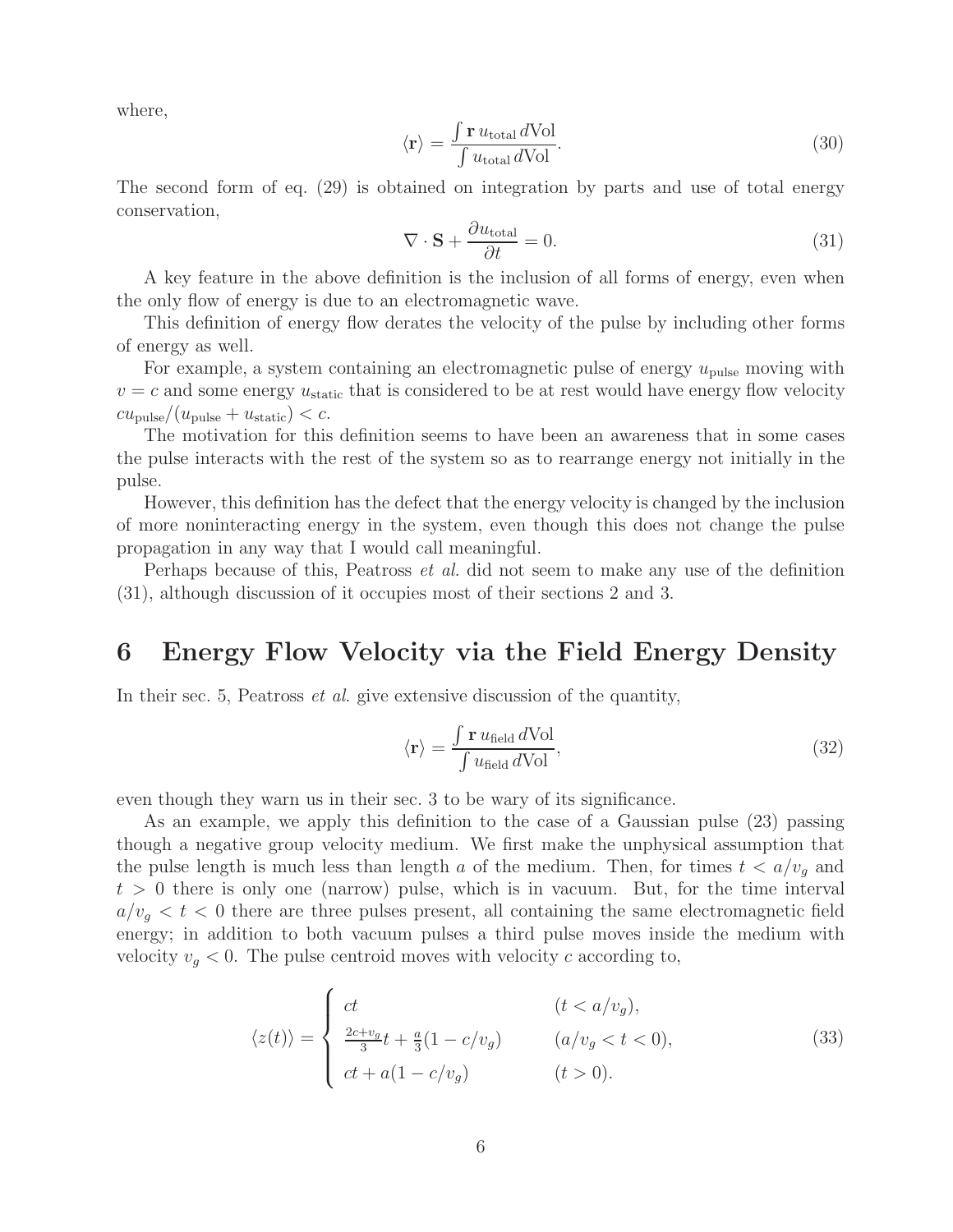One might now consider the velocity,

$$
\frac{d\langle z(t)\rangle}{dt} = \begin{cases}\nc & (t < a/v_g), \\
\frac{2c + v_g}{3} & (a/v_g < t < 0), \\
c & (t > 0).\n\end{cases}\n\tag{34}
$$

For no negative value of the group velocity in the medium is this measure of pulse velocity greater than c. However, for  $v_g < -2c/3$ , the pulse velocity is negative during the interval  $a/v_g < t < 0$ , and positive at other times.

While there is nothing inconsistent in this definition, it does not seem to clarify must about the situation.

## **7 Exchange Energy**

The energy of interaction of the wave with the medium is called the exchange energy in [1], and is defined to be the time integral of the power  $\mathbf{E} \cdot \mathbf{j}_{pol}$ , where the polarization current density is given by,

$$
\mathbf{j}_{\text{pol}} = \frac{\partial \mathbf{P}}{\partial t},\tag{35}
$$

where **P** is the dielectric polarization density. Then, the exchange energy is,

$$
u_{\text{exchange}}(z,t) = \int_{-\infty}^{t} dt \, \mathbf{E}(z,t) \cdot \mathbf{j}_{\text{pol}}(z,t) = \int_{-\infty}^{t} dt \, \mathbf{E}(z,t) \cdot \frac{\partial \mathbf{P}(z,t)}{\partial t}.
$$
 (36)

The frequency components of the polarization are related to those of the electric field by,

$$
\mathbf{P}_{\omega} = \chi_{\omega} \mathbf{E}_{\omega}.\tag{37}
$$

Peatross *et al.* argued that when describing the physical situation at time t, the Fourier analysis should involve only the history prior to that time:

$$
E_{\omega}(z) = \frac{1}{2\pi} \int_{-\infty}^{t} E(z, t)e^{i\omega t} dt,
$$
\n(38)

and hence,

$$
P_{\omega}(z) = \frac{1}{2\pi} \int_{-\infty}^{t} P(z, t) e^{i\omega t} dt = \frac{\chi_{\omega}}{2\pi} \int_{-\infty}^{t} E(z, t) e^{i\omega t} dt,
$$
\n(39)

Of course,

$$
E(z,t) = \int_{-\infty}^{\infty} E_{\omega}(z)e^{-i\omega t}d\omega,
$$
\n(40)

so,

$$
u_{\text{exchange}}(z,t) = \int_{-\infty}^{t} dt \int_{-\infty}^{\infty} E_{\omega}(z) e^{-i\omega t} d\omega \int_{-\infty}^{\infty} -i\omega' \chi_{\omega'} E_{\omega'}(z) e^{-i\omega' t} d\omega'
$$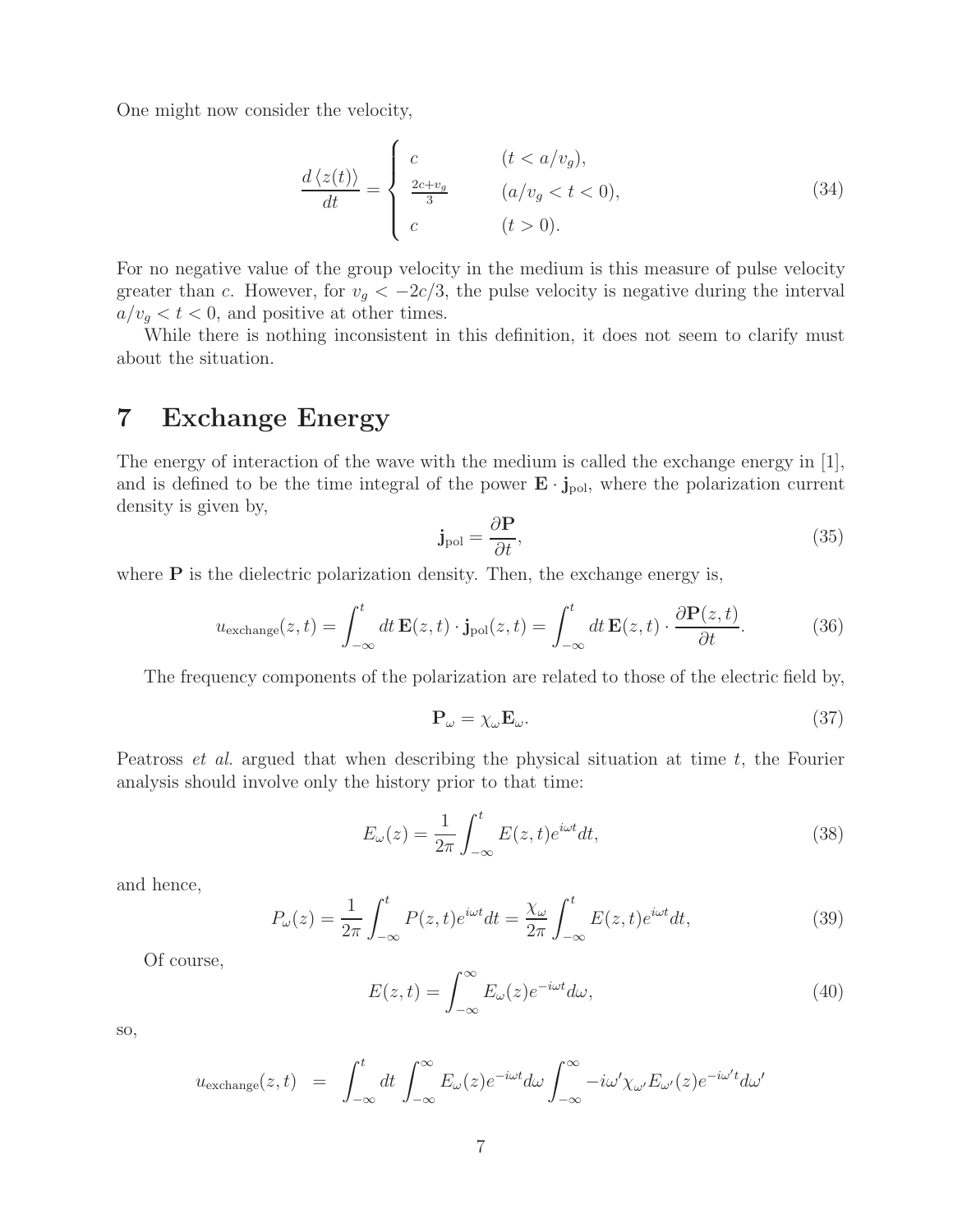$$
= -i \int_{-\infty}^{\infty} E_{\omega}(z) d\omega \int_{-\infty}^{\infty} \omega' \chi_{\omega'} E_{\omega'}(z) d\omega' \int_{-\infty}^{t} e^{-i(\omega + \omega')t} dt
$$
  
\n
$$
= -i \int_{-\infty}^{\infty} E_{\omega}(z) d\omega \int_{-\infty}^{\infty} \omega' \chi_{\omega'} E_{\omega'}(z) d\omega' \int_{-\infty}^{t} e^{-i(\omega + \omega')t} dt
$$
  
\n
$$
= -2\pi i \int_{-\infty}^{\infty} E_{\omega}(z) d\omega \int_{-\infty}^{\infty} \omega' \chi_{\omega'} E_{\omega'}(z) \delta(\omega + \omega') d\omega'
$$
  
\n
$$
= 2\pi i \int_{-\infty}^{\infty} \omega \chi_{\omega} |E_{\omega}(z)|^{2} d\omega
$$
  
\n
$$
= 2\pi \int_{-\infty}^{\infty} \omega Im(\chi_{\omega}) |E_{\omega}(z)|^{2} d\omega,
$$
 (41)

where  $E_{\omega}$  is given by eq. (38). Further justification of eq. (41) is given in [1].

WangFor our example of a negative-group-velocity medium, the imaginary part of the susceptibility (1) is negative,

$$
Im(\chi) \approx -\frac{\gamma \omega \omega_p^2}{4\pi} \left( \frac{1}{(\omega_0^2 - \Delta\omega_0 - \omega^2)^2 + \gamma^2 \omega^2} + \frac{1}{(\omega_0^2 + \Delta\omega_0 - \omega^2)^2 + \gamma^2 \omega^2} \right),\tag{42}
$$

and hence  $u_{\text{exchange}}$  is also. This confirms the qualitative description that the pulse has extracted energy from the medium to produce the pulse in region  $z > a$  earlier than would be possible in vacuum.

The phenomenon of negative-group-velocity waves as demonstrated by Wang *et al.* [2] requires that the bandwidth of the pulse be restricted such that  $Re(\chi)$  varies linearly with frequency. According to eq. (1) this requires  $|\omega - \omega_0| \lesssim \Delta$ . Over this interval,  $Im(\chi)$  can be approximated by,

$$
Im(\chi(\omega_0)) = -\frac{\gamma \omega_p^2}{2\pi \omega_0 (\Delta^2 + \gamma^2)} \approx -\frac{\gamma \omega_p^2}{2\pi \omega_0 \Delta^2}
$$
(43)

Inserting eq. (43) in eq. (41), the exchange energy is given by,

$$
u_{\text{exchange}}(z,t) \approx -2\pi\omega_0 \frac{\gamma \omega_p^2}{2\pi\omega_0 \Delta^2} \int_{-\infty}^{\infty} |E_{\omega}(z)|^2 d\omega
$$
  
\n
$$
= -\frac{\gamma \omega_p^2}{\Delta^2} \int_{-\infty}^{\infty} |E_{\omega}(z)|^2 d\omega
$$
  
\n
$$
= -\frac{\gamma \omega_p^2}{4\pi^2 \Delta^2} \int_{-\infty}^{\infty} d\omega \int_{-\infty}^t E(z,t') e^{i\omega t'} dt' \int_{-\infty}^t E^*(z,t'') e^{-i\omega t''} dt''
$$
  
\n
$$
= -\frac{\gamma \omega_p^2}{4\pi^2 \Delta^2} \int_{-\infty}^t E(z,t') dt' \int_{-\infty}^t E^*(z,t'') dt'' \int_{-\infty}^{\infty} e^{i\omega(t'-t'')} d\omega
$$
  
\n
$$
= -\frac{\gamma \omega_p^2}{2\pi \Delta^2} \int_{-\infty}^t E(z,t') dt' \int_{-\infty}^t E^*(z,t'') \delta(t'-t'') dt''
$$
  
\n
$$
= -\frac{\gamma \omega_p^2}{2\pi \Delta^2} \int_{-\infty}^t |E(z,t')|^2 dt'
$$
  
\n
$$
= -\frac{\gamma \omega_p^2 E_0^2}{2\pi \Delta^2} \int_{-\infty}^t e^{-(z/v_g - t')^2/\tau^2} dt'.
$$
 (44)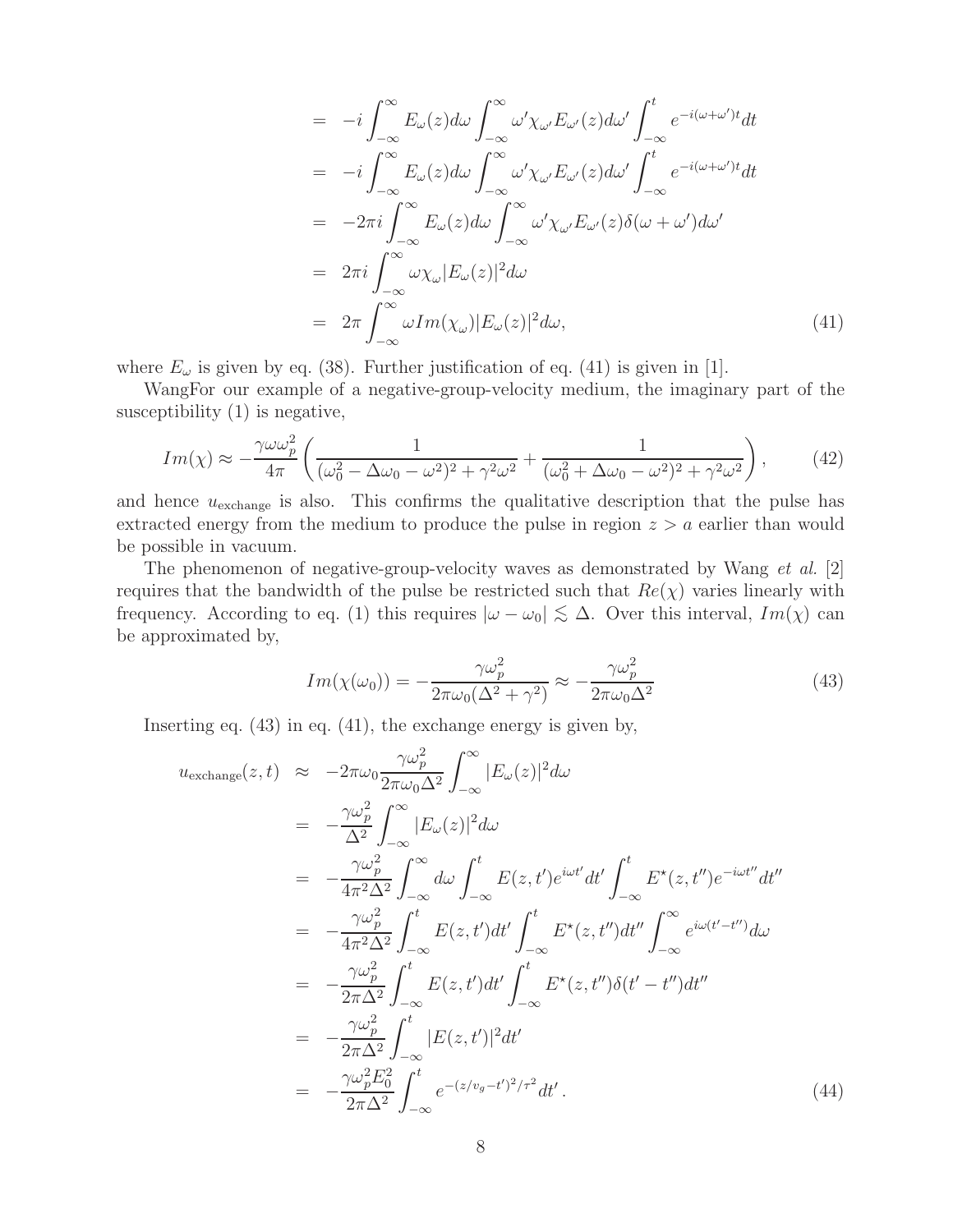It appears that the exchange energy (44) will decrease monotonically with time.

Let us consider the exchange energy  $u_{\text{exchange}}(z,\infty)$  after the pulse has passed. Then,

$$
u_{\text{exchange}}(z,\infty) = -\frac{\gamma \omega_p^2 E_0^2}{2\pi \Delta^2} \int_{-\infty}^{\infty} e^{-(z/v_g - t')^2/\tau^2} dt' = -\frac{\gamma \omega_p^2 E_0^2 \tau}{2\sqrt{\pi \Delta^2}}.
$$
 (45)

The total exchange energy in the medium that extends from  $z = 0$  to a is,

$$
u_{\text{exchange}}(\infty) = -\frac{\gamma \omega_p^2 E_0^2 \tau a}{2\sqrt{\pi} \Delta^2} \,. \tag{46}
$$

Note that the energy of the incident pulse is,

$$
u_{\rm in} = \frac{E_0^2}{4\pi} \int_{-\infty}^{\infty} e^{-(z/c - t')^2/\tau^2} dz = \frac{E_0^2 c \tau}{4\sqrt{\pi}}.
$$
 (47)

Hence,

$$
u_{\text{exchange}}(\infty) = \frac{2\gamma\omega_p^2 a}{c\Delta^2} u_{\text{in}}.
$$
\n(48)

In the discussion just after eq. (23) we saw that the electric field was amplified by the factor  $\exp(\gamma \omega_p^2 a/c\Delta^2)$  by the gain medium. The pulse energy is therefore amplified by the factor  $\exp(2\gamma \omega_p^2 a/c\Delta^2) \approx 1 + 2\gamma \omega_p^2 a/c\Delta^2$ , so the energy gained is,

$$
u_{\text{gain}} = \frac{2\gamma\omega_p^2 a}{c\Delta^2} u_{\text{in}} = -u_{\text{exchange}}.
$$
\n(49)

The result (49) is a reassuring validation of conservation of energy, yet it points out that an interesting question remains as to the interpretation of Wang's experiment. Namely, if it is really possible for three copies of a pulse to exist at certain times in and about a negative group velocity medium, where does the energy for these pulses come from? (Note that in Wang's experiment, the advance of the pulse was so slight that one would not claim that "three copies of the pulse" existed simultaneously. Such claims come from the assumption that eq. (23) is an accurate description of reality.)

Since the revival of interest in pulse propagation near absorption lines by Garret and Macumber [14], it has been common to suggest that pulses can be retarded or advanced by differential absorption or gain for the leading and trailing edges of the pulses [15, 16]. For experiments such as [17, 18] that involved strong dispersion, such a description is indeed appropriate. However, this is not the case for Wang's experiment, where the gain is actually very weak in the relevant frequency band, which lies between the two pumped frequencies. This was remarked in a qualitative way by Wang *et al.* [2], which is confirmed quantitatively by eq.  $(49)$ .

So what is going on in Wang's case? I believe that answer is that Wang's experiment should be regarded as an example of quantum-mechanical barrier penetration, for which an energy uncertainty principle,  $\delta E \delta t \approx \hbar$ , permits an apparent violation of energy conservation for the short characteristic time  $\delta t = a/|v_q|$  during which the pulse crosses the barrier.

This interpretation can be made on the basis of a classical analysis of the pulse propagation, plus one fact from quantum mechanics: the Einstein relation that  $E = \hbar \omega$  for photons.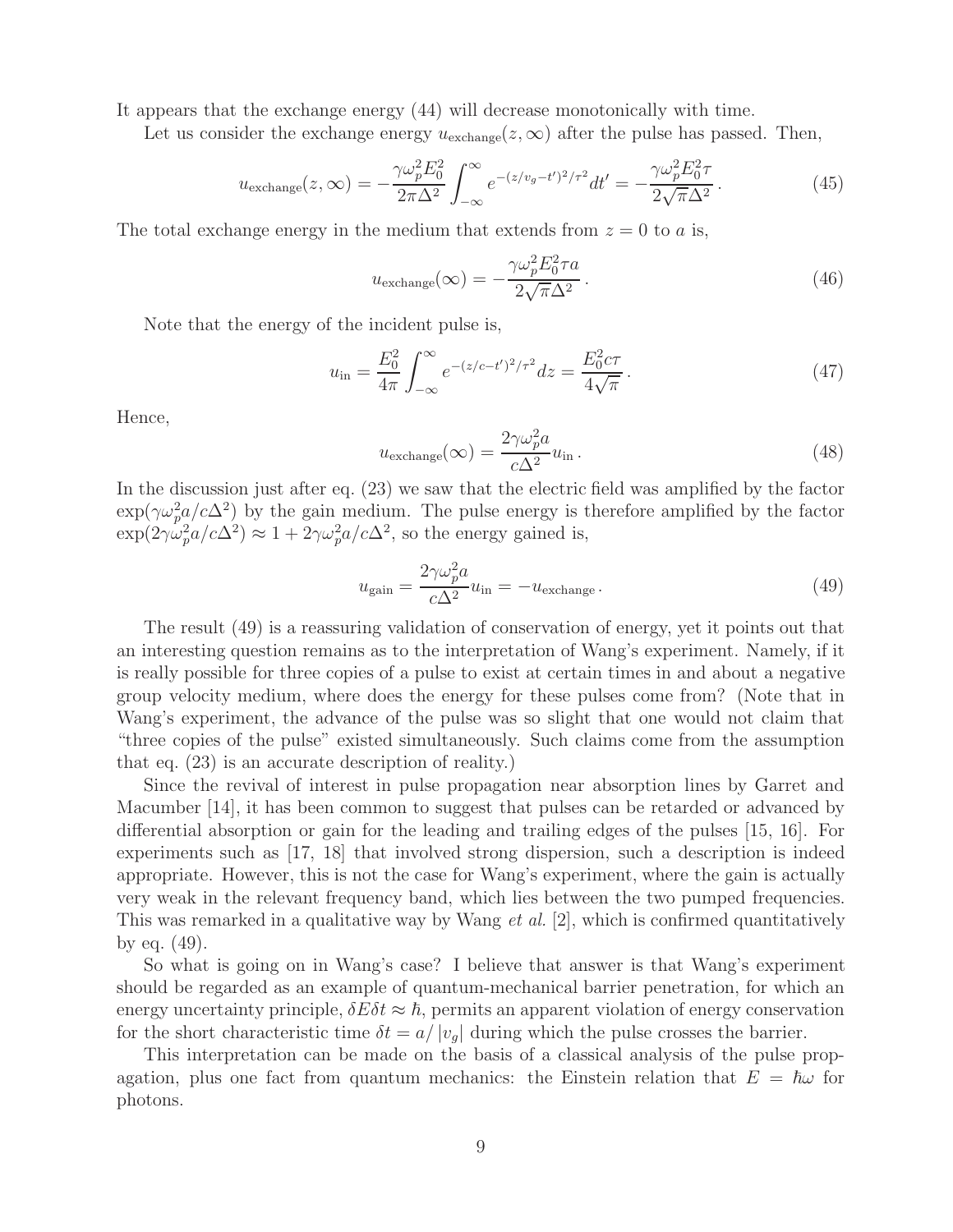Equation (23) was deduced on the assumption that the index of refraction varied linearly with frequency. This is indeed a reasonable approximation over the central portion of the bandwidth of the pulse in Wang's experiment, as sketched in Fig. 1, but it fails for the tails of the frequency distribution that approach the pumped frequencies.

Therefore, it is relevant to consider at least the second-order term in a series expansion of the index of refraction. When this is done, one finds that a Gaussian pulse will propagate without significant distortion only if its rms width  $\tau$  is greater than the time  $\delta t$  it takes the pulse to cross the gain medium. Also, the bandwidth  $\tau \gtrsim 1/\Delta$ , where  $\Delta$  is frequency separation of the two pumped spectral lines. The narrowest pulse for which the effects of Wang's experiment might be clearly observed has  $\delta t \approx \tau \approx 1/\Delta$ .

The time interval during which there appears to be "extra" field energy in the combination of the input pulse, the output pulse, and the backwards-propagating pulse inside the gain medium is  $\delta t$ . The amount of "extra" energy is roughly that of the input pulse,  $u_{\text{in}}$  as given by eq. (47). We can also say that  $u_{\text{in}} = n\hbar\omega_0$ , where *n* is the number of photons in the pulse whose central angular frequency is  $\omega_0$ . During the time  $\delta t \approx \tau \approx 1/\Delta$  during which these photons are crossing the gain medium, their energy is uncertain by  $\delta E \approx \hbar/\delta t \approx \hbar \Delta$ . The uncertainty in a coherent pulse of n photons is then  $n\delta E \approx n\hbar\Delta = (\Delta/\omega_0)u_{\rm in} \ll u_{\rm in}$ . That is, my claim seems to be wrong!

## **References**

- [1] J. Peatross, S.A. Glasgow and M. Ware, *The Role of Group Velocity in Tracking Field Energy of Broadband Pulses in Linear Dielectrics*, submitted to Am. J. Phys. (Jan. 2001); revised version published as M. Ware, S.A. Glasgow and J. Peatross, *Role of group velocity in tracking field energy in linear dielectrics*, Opt. Expr. **9**, 506 (2001), http://kirkmcd.princeton.edu/examples/EM/ware\_oe\_9\_506\_01.pdf
- [2] L.J. Wang, A. Kuzmich and A. Dogariu, *Gain-assisted superluminal light propagation*, Nature **406**, 277 (2000), http://kirkmcd.princeton.edu/examples/optics/wang\_nature\_406\_277\_00.pdf
- [3] N. Umow, *Ableitung der Bewegungsgleichungen der Energie in continuirlichen K¨orpern*, Zeit. Math. Phys. **19**, 418 (1874), kirkmcd.princeton.edu/examples/EM/umow\_zmp\_19\_97,418\_74.pdf kirkmcd.princeton.edu/examples/EM/umov\_theorem.pdf
- [4] L. Euler, *Principes g´en´eraux du mouvement des fluides*, Acad. Roy. Sci. Belles Lett. (Berlin) **11**, 274 (1757), http://kirkmcd.princeton.edu/examples/fluids/euler\_e226.pdf kirkmcd.princeton.edu/examples/fluids/euler\_fluids\_75\_english.pdf
- [5] J.D. Kraus, *Electromagnetics* (McGraw-Hill, 1953, 1973), http://kirkmcd.princeton.edu/examples/EM/kraus\_73.pdf
- [6] M. Born and E. Wolf, *Principles of Optics*, 7<sup>th</sup> ed. (Cambridge U. Press, 1959, 1999), http://kirkmcd.princeton.edu/examples/EM/born\_99.pdf